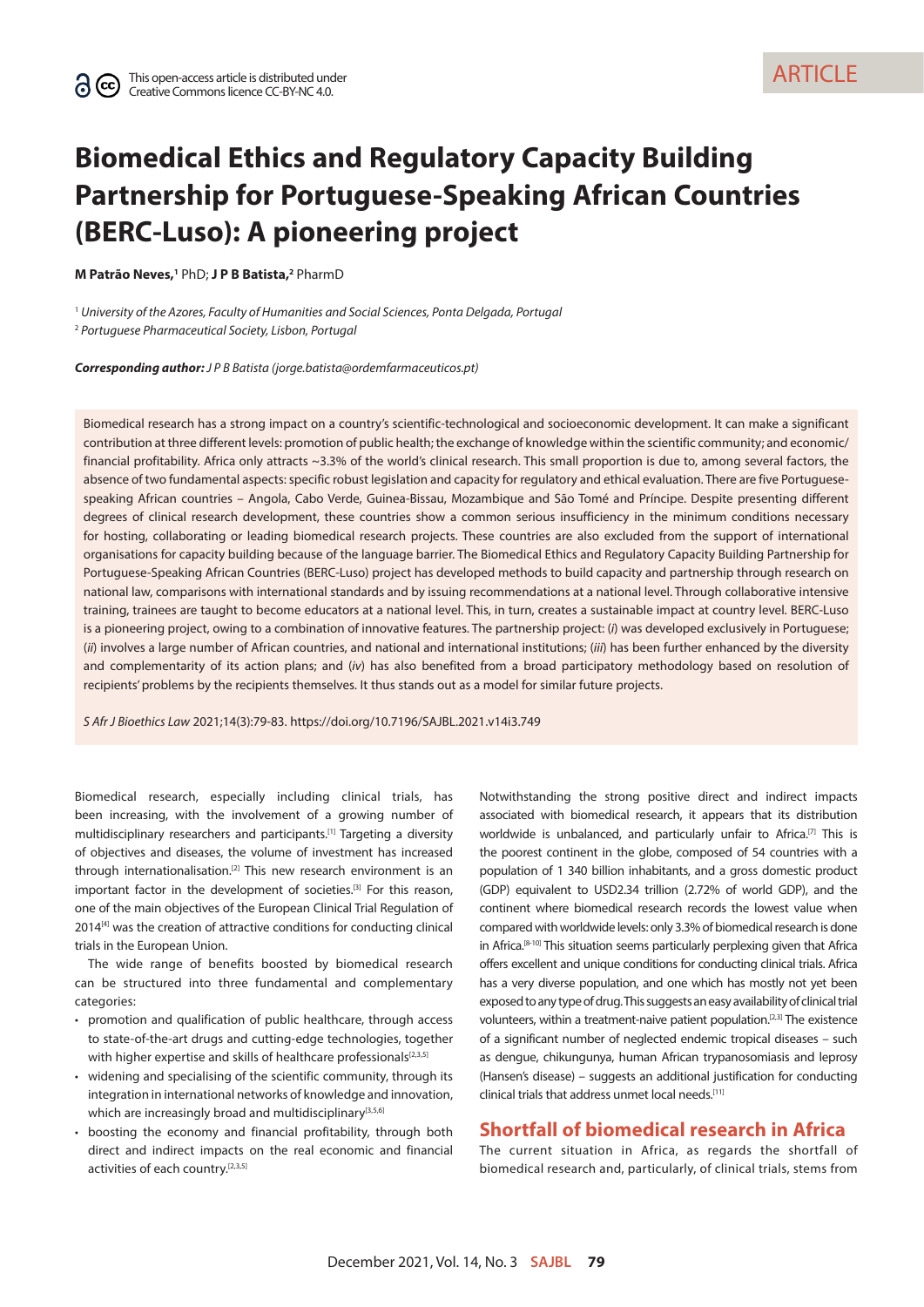a number of factors, among which we will highlight the leading two concerns.

#### **Historical reasons**

The first concerns relating to biomedical research in Africa are of a historical nature. They refer to the strong distrust from African countries in relation to biomedical research in general, and to clinical trials in particular. Unethical research has previously been conducted by foreigners on the continent, often within a general culture of abuse, particularly during the last quarter of the 20th century. Research was relocated from the so-called Western world to African countries, attracted by the lack of ethical legislation, and the possibility of double standard procedures.<sup>[12]</sup> This resulted in the simplification and speeding up of research and, consequently, an increase in profits. At the same time, this new environment resulted in the abuse of vulnerable populations, who were used as a means to obtain the goals of scientific and pharmacological research companies. This led to a strong rejection of biomedical research in developing countries. Consequently, many African countries remain suspicious of and therefore uninterested in the implementation of biomedical research.[13]

#### **Legal reasons**

The second factor concerns the pharmaceutical industry, and is of a legal nature. It refers to the significant negative economic and financial impact inflicted on the pharmaceutical industry by media coverage of abusive research practices, particularly in Africa.[13]

We highlight, as an example, the Pfizer Trovan study in Nigeria, in which children were recruited as patients, some of whom died as a result of the effect of the drugs they received. Later it was discovered that the company had never obtained either authorisation from the relevant authorities, or ethical clearance to develop the clinical trial in the country, resulting in an illegal trial with an unregistered drug. This subsequently led to an international lawsuit, with massive damage to the company's image, a political scandal and a settlement of USD75 million in compensation.[14]

The absence of a proper legislative framework for the practice of biomedical research, and specifically to conduct clinical trials, facilitated – and was even viewed by the pharmaceutical industry as an opportunity for – the free implementation of its own projects, regardless of other interests. This unregulated activity opened up medical research to abuses that, once made known and disseminated by the media, led to international legal proceedings, with high costs, and to the detriment of the company's public image. These factors resulted in a growing lack of interest by those same companies in developing activities outside of a very robust legal framework that might prevent litigious action, and which might also guarantee stability and continuity to the ongoing research. Currently, research companies and, in particular, the pharmaceutical industry prefer to work within a robust ethical legal and regulatory framework, having withdrawn from and avoiding low- and middle-income countries, including many African nations, which do not offer the proper legal conditions for their activities.[15]

It is this briefly summarised situation that the project Biomedical Ethics and Regulatory Capacity Building Partnership for Portuguese-Speaking African Countries (BERC-Luso) intends to change, contributing

to the creation of favourable conditions for the development of biomedical research in five Portuguese-speaking African countries.[16]

# **The BERC-Luso project and its pioneering design, methodology and approach**

BERC-Luso was designed to improve ethical and regulatory capacity building within the scope of biomedical research aimed exclusively at Portuguese-speaking African countries. These countries are: Angola, with an area of 1 246 700 km<sup>2</sup> and 30 809 million inhabitants; Cabo Verde, with an area of 4 033 km<sup>2</sup> and 543 767 inhabitants; Guinea-Bissau, with an area of 36 544 km<sup>2</sup> and 1 874 million inhabitants; Mozambique, with an area of 801 590 km<sup>2</sup> and 29 496 million inhabitants; and São Tomé and Príncipe, with an area of 1001 km<sup>2</sup> and 211 028 inhabitants.[17-20]

It was known that biomedical scientific research in these countries is still incipient: there is no registry of clinical trials both in Cabo Verde and São Tomé and Príncipe, and only 3 clinical trials registered in Angola, 53 in Guinea-Bissau and 86 in Mozambique.<sup>[10]</sup>

In addition to the factors discouraging clinical research in Africa that have already been addressed, political instability has also had a strong negative impact on the quality of public administration, the smooth functioning of institutions, the employment stability of professionals, the integrity of social systems and the transparency of procedures.[21]

It was within this very specific context that BERC-Luso planned an intervention programme, acting within several domains and at multiple levels, some innovative in themselves but mostly pioneering in their convergence and synergetic power.

#### **Language**

Crucial to the first stage of structuring the project and facilitating the pursuit of its objectives was the language, namely Portuguese.

Portuguese is the fourth most commonly spoken language in the world, the fifth most used on the internet and the third on the social networks Facebook and Twitter; it is also the most widely spoken language in the southern hemisphere.<sup>[22]</sup> It counts worldwide as having more than 265 million speakers and, despite co-existing with multiple other languages in African countries whose official language is Portuguese, is their internal *lingua franca*. [23]

In spite of this prevalence, the main international organisations that globally promote ethical and regulatory capacity building in biomedical research (such as the World Health Organization (WHO)), including national ethics committees (such as the United Nations Educational, Scientific and Cultural Organization (UNESCO)), have not made effective interventions in Portuguese-speaking African countries. This is specifically due to the language barrier.<sup>[24-27]</sup> The language revealed itself as an element of disadvantage and an exclusion factor that needs to be properly addressed.

BERC-Luso uses Portuguese in all of its intervention plans, thus reaching and involving a set of institutions and professionals previously – though unintentionally – excluded from the acquisition of indispensable skills and practices for the implementation of clinical research at the highest levels.

# **Partnerships**

The second stage of structuring the project and facilitating the pursuit of its objectives focused on the partnerships celebrated at both national and institutional levels.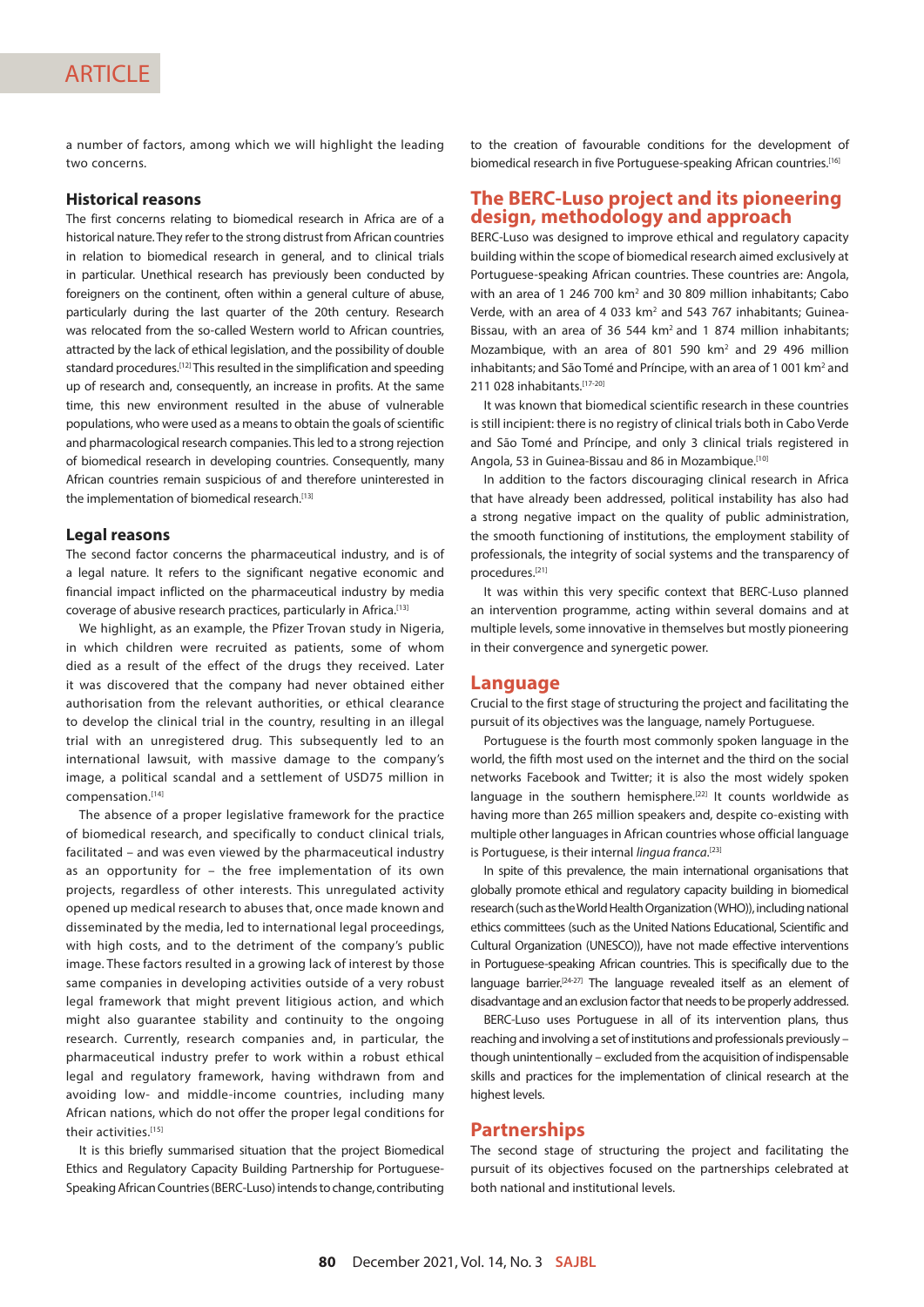### **National level**

At the national level, it was considered essential to bring together all five Portuguese-speaking African countries to create a Portuguesespeaking cluster that would mutually reinforce each partner country. This aspect is particularly important as three of the countries involved – Cabo Verde, São Tomé and Príncipe and Guinea-Bissau – do not have an international profile, given their small size and island dispersion, leaving them at risk of remaining excluded from worldwide clinical research. Angola and Mozambique, two large countries and powerful players on the continent, are able to scale up to the three smaller ones, and are also themselves reinforced within this broad partnership.

#### **Institutional level**

At the institutional level and given the ethical and regulatory nature of the project, it was considered essential to bring together the national stakeholders responsible for ethical and regulatory revision, where they existed, and to contribute to their institutionalisation where they were absent. This encourages the sharing of common competencies that can be viewed from differing stakeholder perspectives, while also helping to establish new ones where they are required.

This approach has been implemented, whenever possible, in the five African countries, as well as within the Portuguese Consortium co-ordinating the project. This consortium brings together the National Authority of Medicines and Health Products, the National Ethics Committee for Clinical Research, the Portuguese Pharmaceutical Society and the Portuguese UNESCO Chair in Bioethics.<sup>[28-32]</sup> The global partnerships have endeavoured to maintain adherence to regulatory aspects through the WHO, and ethical considerations through UNESCO.

BERC-Luso was thus able to strengthen itself through the involvement of multiple institutions at national, African and European levels, as well as worldwide, a task assisted by the convergence of their common objectives.

# **Action plans**

The design of BERC-Luso is essentially characterised by its general action plan, which adopts four lines of intervention that intersect as they unfold.[33]

#### *De legis*

The first, 'On legislation', focuses on the current legislation in the partner countries within the field of biomedical research and clinical trials, in a comparative analysis with international good practice, identifying the international requirements missing in national legislation. The objective is to contribute to the construction and consolidation of a legislative framework in line with international good clinical practice, so that Portuguese-speaking African countries can welcome, collaborate and lead international biomedical research projects.

#### *De educationis et de praxis*

The second and third action plans, 'On education' and 'On practice', respectively, focus on training different professionals for the regulatory and ethical evaluation of biomedical research projects, specifically those involving human participants in clinical trials. Professional training is the second requirement previously

identified as essential to enable a country to undertake clinical research. It is expected that participants are able to act as educators to other professionals in each country, thus reinforcing long-term sustainability.

'On education' consists of a theoretical-practical educational programme in an intensive regime, from bioethical principles to its application in scientific research. 'On practice' addresses internships within Portuguese institutions that carry out the regulatory and ethical evaluation inherent to the entire scientific project. The goal is to establish and certify, in each partner country, a group of professionals who are familiar with the fundamentals and procedures of ethical-legal requirements for biomedical research within the framework of international good practice. Throughout the educationtraining programme, the respective national laws are reviewed, and appropriate changes are identified based on the needs of everyday practice.

#### *De rete*

'On connecting' refers to the fourth action plan, which starts at the launch of the project and will extend to its closure. The goal is to introduce new forms of online connection successively and cumulatively as the project unfolds: Facebook for comment sharing; a public website for registration and dissemination of all the actions of the project; and a private area of the website for the project's participants to work together, with open access to all the material gathered and produced throughout the project, creating a consultative and educational repository in Portuguese.

The innovative nature of BERC-Luso lies in combining different action plans, which work both in sequence and by their interaction, and which grant unity and coherence to a significantly broad and diversified project.

## **Action strategies**

The pioneering design of BERC-Luso is strongly grounded in its methodology, that is, on the strategy implemented to achieve the proposed goals.

Broadly, the strategy implemented is developed in two opposite – but simultaneous and complementary – directions: bottom up, from working professionals to political powers; and, in reverse, top down. Working professionals are the people who face daily concrete problems, identify real needs and have a pragmatic perception of the best solutions available. Political powers – particularly members of the government and specifically ministers of health – are the individuals who can decide and implement the necessary legal and administrative changes.

Three converging strategies were structured to pursue the project.

#### **Horizontal collaboration**

The participatory relationship between the parties is horizontal and not hierarchical. It is based on dialogue presenting the relevance of good clinical practice and on understanding the different (social, cultural, economic and political) contexts, on a joint effort to adapt international requirements to national realities (instead of a transposition) and peer collaboration.

Problems are identified by the African partners, as well as solutions. Partners benefit from the mediation of the project promoters who assist in the interpretation of problems and in the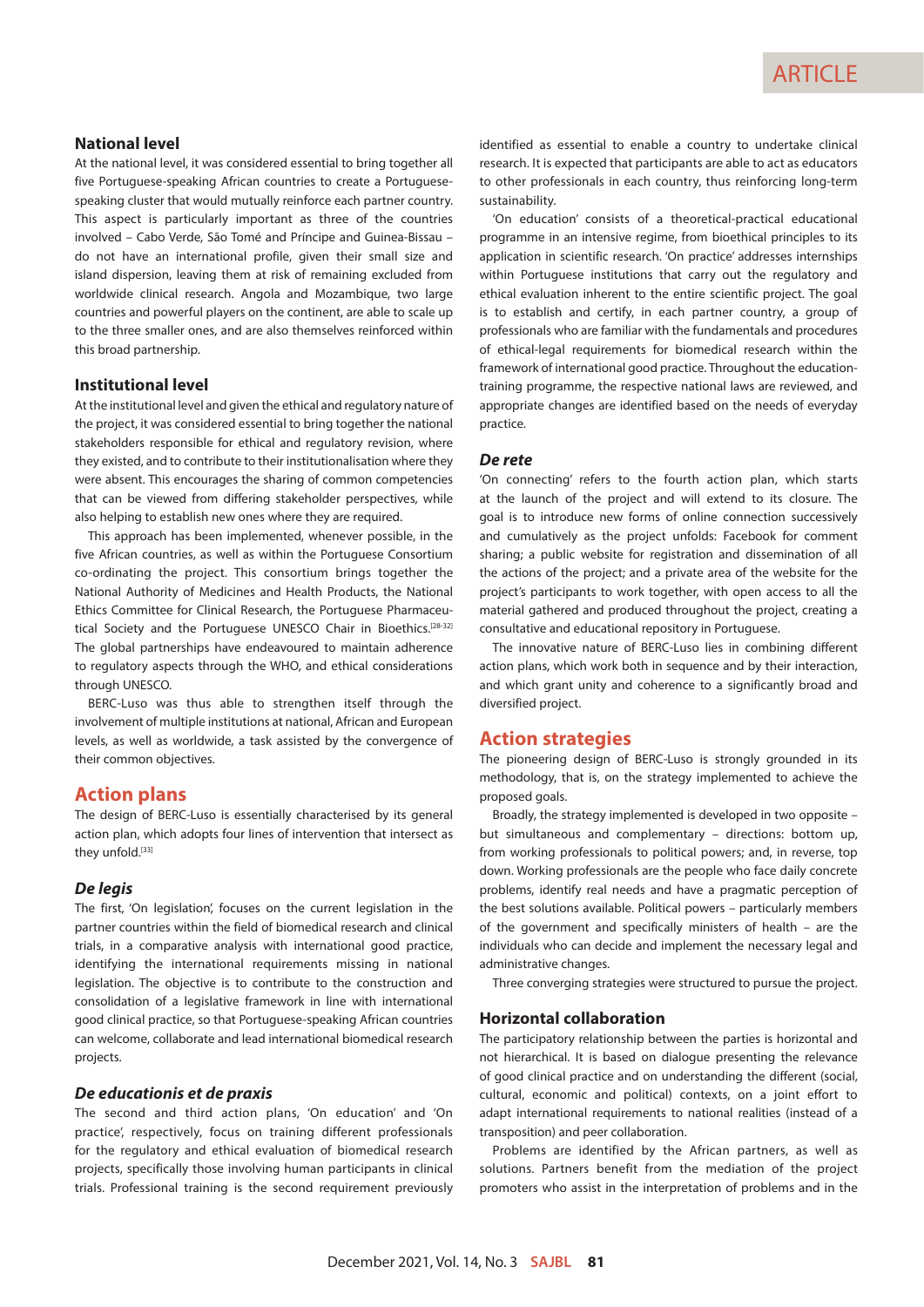# **ARTICLE**

implementation of solutions. This is teamwork, and the partners' problems are solved by the partners themselves.

For example, the comparative legislative study between the national laws of partner countries and good international clinical practice was carried out by a team of lawyers from all partner countries.[34]

#### **Self-commitment**

The partnership of institutions and professionals in BERC-Luso is built on an assumption of varying commitments that flag the completion of each stage and foster those that follow. The partner institutions are committed by means of appointing their own professionals to be part of the project as trainees. Professionals are called in at different stages to draw up a declaration of commitment that consists of a realistic intervention plan of action, which is feasible in both the short and medium term, in the institution to which they belong and within their own sphere of influence. A declaration of commitment to African countries is also requested from international partner institutions, to explicitly state their support of the objectives being pursued. This formally explicit commitment holds everyone accountable.

#### **Political engagement**

BERC-Luso seeks to involve political power throughout its development, in order to enhance its interventions. The ministries of health of the various partner countries have signed up for membership of BERC-Luso. They are regularly informed about its development, and have each appointed a lawyer to join a legal team from all of the partner countries to review national legislation. The Angolan ministry of health has a cross-sectional project monitoring team assisting the national developments of BERC-Luso.

BERC-Luso has also involved ambassadors from all the partner countries accredited in Portugal, who are regularly informed about its developments, and who are directly involved in its public initiatives. For example, the relevant embassies have each designated an official representative to accompany a technical workshop and individual work carried out within the scope of the national legislative study. Meanwhile, the ambassadors of the partner countries participated in a round-table discussion at the first public event of the project. Ambassadors are also a privileged channel to the political and legislative power – the governments – of these geographically distant partner countries.[35]

The convergence of the three strategies has resulted in the strengthening of relationships and trust between the parties, in the intensification of the interventions and in the promotion of the objectives, in the effectiveness of the project and in the enhancement of its objectives.

# **Conclusion**

The pioneering nature of BERC-Luso emanates from its design, methodology and approach, strongly marked by intercollaboration, self-commitment and political engagement of all partners, which in turn enhance its effectiveness. The goal is to build up the conditions required for this project to prevail beyond its term, by transforming each and every participant in this project into potential leaders of future projects, thus fostering a multiplying effect.

The BERC-Luso project has developed methods to build capacity and partnership through research on national law, comparisons with international standards and by issuing recommendations at a national level. Through collaborative intensive training, trainees are taught to become educators at a national level. This, in turn, creates a sustainable impact at country level.

This is a pioneering project owing to a combination of innovative features. The partnership project: (*i*) was developed exclusively in Portuguese; (*ii*) involves a large number of African countries, and national and international institutions; (*iii*) has been further enhanced by the diversity and complementarity of its action plans; and (*iv*) has also benefited from a broad participatory methodology based on resolution of recipients' problems by the recipients themselves.

BERC-Luso thus stands out as a model for similar future projects, particularly in countries with language barriers and similiar development levels.

**Acknowledgements.** The authors would like to acknowledge all BERC-Luso partners.

**Author contributions.** MPN drafted the manuscript. JPBB provided substantial input and provided a critical revision of the manuscript. Both authors read and approved the final manuscript.

**Funding.** BERC-Luso is a project funded by the European and Developing Countries Clinical Trials Partnership under the grant agreement CSA2016ERC-1414, and by the Calouste Gulbenkian Foundation. **Conflicts of interest.** None.

1. Gresham G, Meinert JL, Gresham AG, Meinert CL. Assessment of trends in the design, accrual, and completion of trials registered in [ClinicalTrials.gov](http://ClinicalTrials.gov) by sponsor type, 2000 - 2019. JAMA Netw Open 2020;3(8):e2014682. [https://doi.org/10.1001/](https://doi.org/10.1001/jamanetworkopen.2020.14682) [jamanetworkopen.2020.14682](https://doi.org/10.1001/jamanetworkopen.2020.14682)

- 2. Lang T, Siribaddana S. Clinical trials have gone global: Is this a good thing? PLoS Med 2012;9(6):e1001228. <https://doi.org/10.1371/journal.pmed.1001228>
- 3. Weigmann K. The ethics of global clinical trials: In developing countries, participation in clinical trials is sometimes the only way to access medical treatment. What should be done to avoid exploitation of disadvantaged populations? EMBO Rep 2015;16(5):566-570.<https://doi.org/10.15252%2Fembr.201540398>
- 4. European Union. Regulation (EU) Nr 536/2014 of the European Parliament and of the Council of 16 April 2014 on clinical trials on medicinal products for human use, and repealing Directive 2001/20/EC. [https://ec.europa.eu/health/](https://ec.europa.eu/health/sites/default/files/files/eudralex/vol-1/reg_2014_536/reg_2014_536_en.pdf) [sites/default/files/files/eudralex/vol-1/reg\\_2014\\_536/reg\\_2014\\_536\\_en.pdf](https://ec.europa.eu/health/sites/default/files/files/eudralex/vol-1/reg_2014_536/reg_2014_536_en.pdf) (accessed 21 June 2021).
- 5. Schulz-Baldes A, Vayena E, Biller-Andorno N. Sharing benefits in international health research: Research-capacity building as an example of an indirect collective benefit. EMBO Rep 2007;8(1):8-13.<https://doi.org/10.1038%2Fsj.embor.7400886>
- 6. Glickman SW, McHutchison JG, Peterson ED, et al. Ethical and scientific implications of the globalisation of clinical research. N Engl J Med 2009;360(8):816-823. [https://](https://doi.org/10.1056/nejmsb0803929) [doi.org/10.1056/nejmsb0803929](https://doi.org/10.1056/nejmsb0803929)
- 7. Miiro GM, Ouwe Missi Oukem-Boyer O, Sarr O, et al. EDCTP regional networks of excellence: Initial merits for planned clinical trials in Africa. BMC Public Health 2013;13(1):258.<https://doi.org/10.1186/1471-2458-13-258>
- 8. United Nations. World population prospects population division. [https://](https://population.un.org/wpp/DataQuery/) [population.un.org/wpp/DataQuery/](https://population.un.org/wpp/DataQuery/) (accessed 5 April 2020).
- 9. World Bank. GDP (current US\$) Sub-Saharan Africa, Algeria, Djibouti, Egypt, Arab Rep., Libya, Morocco, Tunisia. [https://data.worldbank.org/indicator/NY.GDP.](https://data.worldbank.org/indicator/NY.GDP.MKTP.CD?end=2018&locations=ZG-DZ-DJ-EG-LY-MA-TN&start=2018&view=bar) [MKTP.CD?end=2018&locations=ZG-DZ-DJ-EG-LY-MA-TN&start=2018&view=bar](https://data.worldbank.org/indicator/NY.GDP.MKTP.CD?end=2018&locations=ZG-DZ-DJ-EG-LY-MA-TN&start=2018&view=bar) (accessed 5 April 2020).
- 10. US National Library of Medicine. [ClinicalTrials.gov.](http://ClinicalTrials.gov) [www.clinicaltrials.gov](http://www.clinicaltrials.gov) (accessed 5 April 2020).
- 11. Rebollo MP, Bockarie MJ. The challenges of conducting clinical trials for neglected tropical diseases. Clin Investigation 2015;5(6):535-537. [https://www.](https://www.openaccessjournals.com/articles/the-challenges-of-conducting-clinical-trials-for-neglected-tropical-diseases.pdf) [openaccessjournals.com/articles/the-challenges-of-conducting-clinical-trials-for](https://www.openaccessjournals.com/articles/the-challenges-of-conducting-clinical-trials-for-neglected-tropical-diseases.pdf)[neglected-tropical-diseases.pdf](https://www.openaccessjournals.com/articles/the-challenges-of-conducting-clinical-trials-for-neglected-tropical-diseases.pdf) (accessed 24 June 2021).